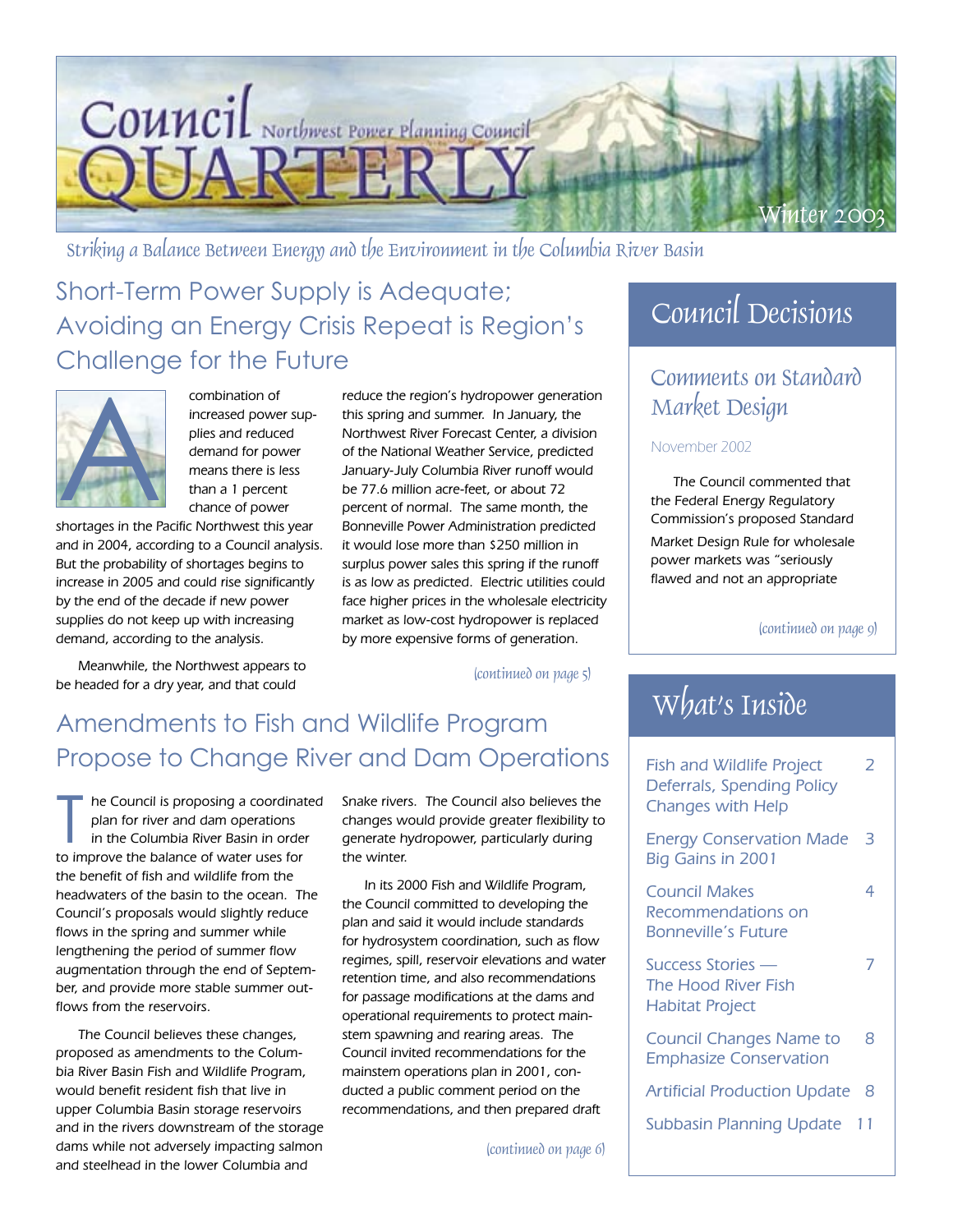Fish and Wildlife Project Deferrals, Spending Policy Changes Will Help Bonneville Through Financial Crisis, Council Says

y deferring some work to future years and changing certain spending policies, the Bonneville Power Administration could help relieve its financial crisis and comply with a fish and wildlife spending limit imposed by its administrator for 2003, the Council recommended in February. But the Council also cautioned Bonneville that further reductions in spending could jeopardize the agency's ability to meet its legal requirements and also slow progress toward fish and wildlife recovery.

A letter and accompanying documentation are posted on the Council's website, www.nwcouncil.org.

In December 2002, Bonneville Administrator Steve Wright capped direct expenses for the Council's Columbia River Basin Fish and Wildlife Program at \$139 million in 2003 without any provision for costs that carry forward from previous years, which this year amount to about \$40 million. Thus, Bonneville had planned to spend up to about \$180 million this year. Wright asked the Council to recommend ways to reduce or defer spending to fit within the \$139 million cap, and to do so by February 21. The Council met the deadline.

"While it is difficult to defer this important work, we understand that it is necessary to help Bonneville through a difficult time," Council Chair Judi Danielson said. "But we also understand that the burden of these expenditures falls on ratepayers, who already have experienced two rate increases in response to Bonneville's financial crisis and may get another one later this year. We try to balance this financial burden by including projects in our fish and wildlife program that are scientifically sound and cost-efficient."

 $\blacksquare$  he fish and wildlife program is implemented through projects that are proposed to the Council, reviewed by the region's state, federal and tribal fish and

wildlife managers and a panel of independent scientists, and then recommended by the Council to Bonneville. Most of the projects are implemented over periods of years and have budgets for each year. Bonneville contracts with project sponsors to carry out the work. Immediate spending cuts or deferrals, which Bonneville

"While it is difficult to defer this important work, we understand that it is necessary to help Bonneville through a difficult time."

*Council Chair Judi Danielson*

requested, would undermine the regional effort, the Council commented in its letter to Wright:

"Based upon the budget figures developed by Bonneville, we were not convinced that an immediate rush to project contract modifications and terminations was necessary to meet your Fiscal Year 2003 spending objective," the Council wrote. The Council said its goal is to preserve the integrity of the program and the decisions and priorities established by the Council and the region's fish and wildlife agencies and Indian tribes.

The Council took a cash management<br>approach to meeting the \$139 million spending target, fine-tuning specific spending forecasts and confirming spending targets for individual projects with their sponsors. This would yield savings by extending some project budgets into future years and eliminating funding for projects that were not authorized by the Council. In addition, the Council recommended that work performed in 2002, but not paid for, should not be counted against the 2003 budget. The Council also suggested that Bonneville consider reducing the overhead costs of its Fish and Wildlife Division, which are paid from the program budget.

wo important policy recommendations also will affect whether Bonneville can meet its \$139 million target, the Council commented. First, Bonneville should use its capital borrowing authority to purchase land and land easements for fish and wildlife habitat that have been approved by the Council, and that also respond to requirements of the Biological Opinion. These amount to about \$20 million. Second, there needs to be resolution for about \$40 million in project costs that were carried forward from the last six-year rate period, which ended in 2001, to the current period. Bonneville could cut this amount in half by using its borrowing authority for the land purchases, the Council noted, and the remainder could be carried forward into future years. The Council also commented on Bonneville's recent announcement that it would change its accounting practices. The Council believes the changes could leave some projects stranded without funding.

Wright asked the Council to recommend ways to reduce fish and wildlife spending below \$139 million in future years, but the Council said that "may jeopardize [Bonneville's] ability to meet legal requirements under the 2000 Biological Opinion and the Northwest Power Act." Spending reductions in 2003 will impact fish and wildlife restoration efforts, the Council said, adding: "We are concerned that deeper and sustained cuts in the out-years may have serious impacts that could retard the progress we have been making."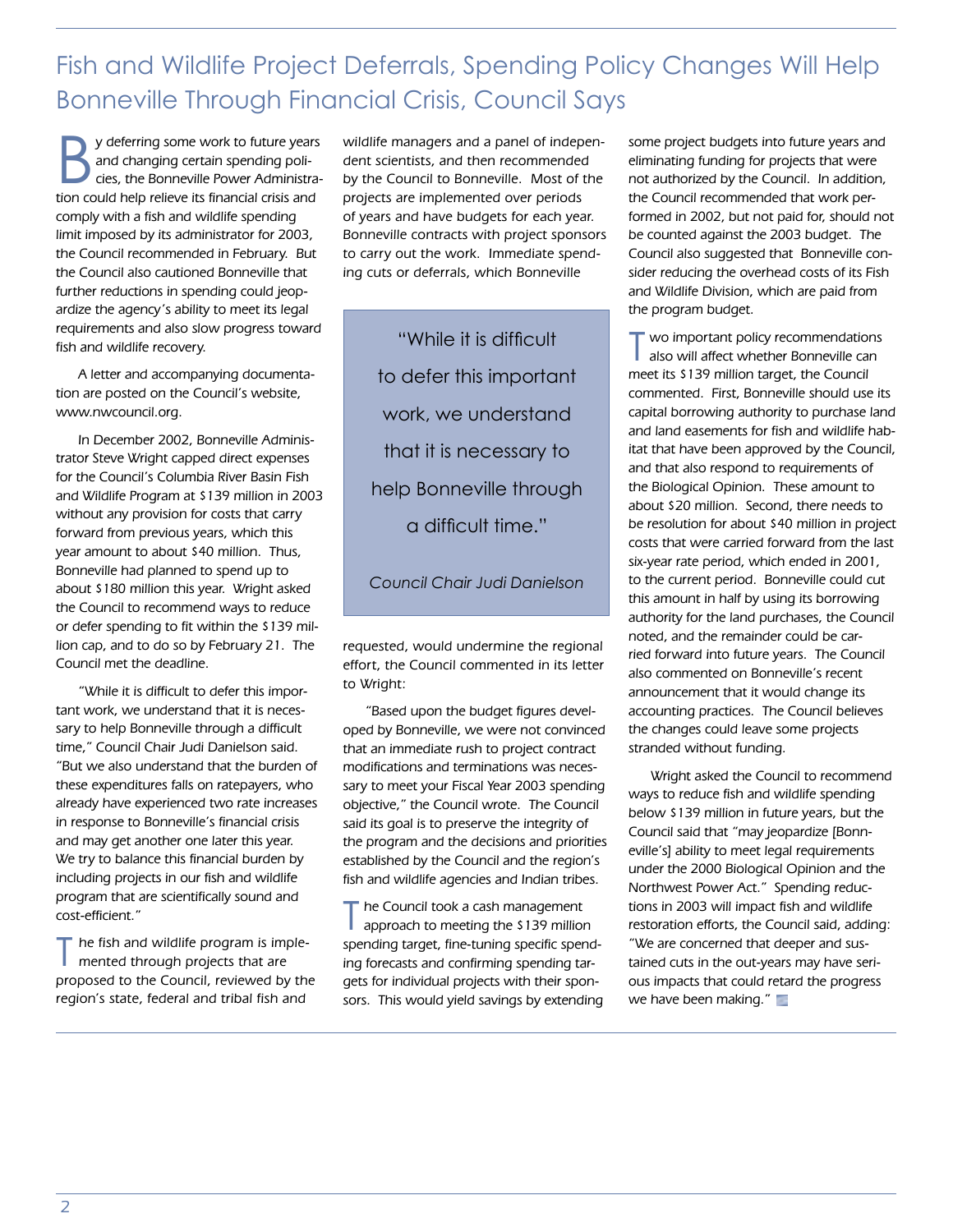### Energy Conservation Made Big Gains in 2001

ccording to a survey conducted by the Northwest Power Planning Council, with assistance from the Bonneville Power Administration and the Northwest Energy Efficiency Alliance, the Pacific Northwest achieved a record level of conservation savings during 2001.

For that year, the region's electric utilities and Bonneville spent a total of \$150 million on new energy conservation activities and achieved energy savings of about 150 megawatts. An equivalent amount of electricity would power close to 87,000 Northwest homes. It was the largest annual development of conservation since 1993, when the region acquired 136 megawatts.

"Clearly, during the energy crisis of 2000 and 2001, when wholesale electricity prices rose to an extent we'd never seen before, utilities realized that energy conservation reduces their demand for power and can reduce the amount they have to buy on the market," Council member Larry Cassidy said. Not only did the region develop a record

amount of conservation in 2001, it was acquired at a cost of about 1 cent per kilowatt-hour, which is less than one-third the cost of purchasing power from new power plants.

The 1980 Northwest<br>
Power Act requires the Council to give priority to conservation as a resource, and to work to implement its development. Ever since its first power plan in 1983, the Council has encouraged conservation through mechanisms like the model conservation standards that require building codes throughout the Northwest, and more recently, through the adoption of energy efficient technologies and practices. Initial efforts in the early 1980s saw more than

80 percent of conservation acquired in the residential sector. By the late 1990s, almost two-thirds of conservation came from commercial and industrial sectors.

According to the Council's current analyses, the potential for continued efficiency improvements remains high in the three main sectors of electricity consumption: residential, industrial, and commercial. In the residential sector, most of the conservation potential is in appliances such as water heaters, improved building codes, and in new home construction. In the industrial sector, there is a great deal of potential in plant-specific process changes, such as improved-efficiency motors, lights, and compressors. And in the commercial sector, the Council sees continued potential in building climate controls, lighting, and plug-in devices—all of which could be addressed through incentive programs by utilities. The commercial sector represents some of the greatest opportunities for improved efficiency in electricity use.

Energy conservation investments for 2002 are still being tallied, but for those utilities that have reported, the survey estimates acquisition of about 68 megawatts. If the 68 megawatts estimate for 2002 proves accurate, the region will have developed more than 1,560 megawatts of energy conservation since 1978, when regional investments began. The 1,560 megawatts total does not include energy-use efficiencies that have resulted from improvements in energy codes and federal standards for electric appliances and equipment.

the Council believes that a sustained commitment to conservation is an important goal in light of the region's recent energy crisis, and as a region heavily dependent on a precipitationfed hydrosystem. By making long-term, consistent investments in conservation and other demand-side resources, we can reduce our overall demand for power, and lessen the impact of future periods of reduced supply and volatile prices.

### Annual Incremental Savings from Pacific Northwest Utility Conservation Programs 1978-2002

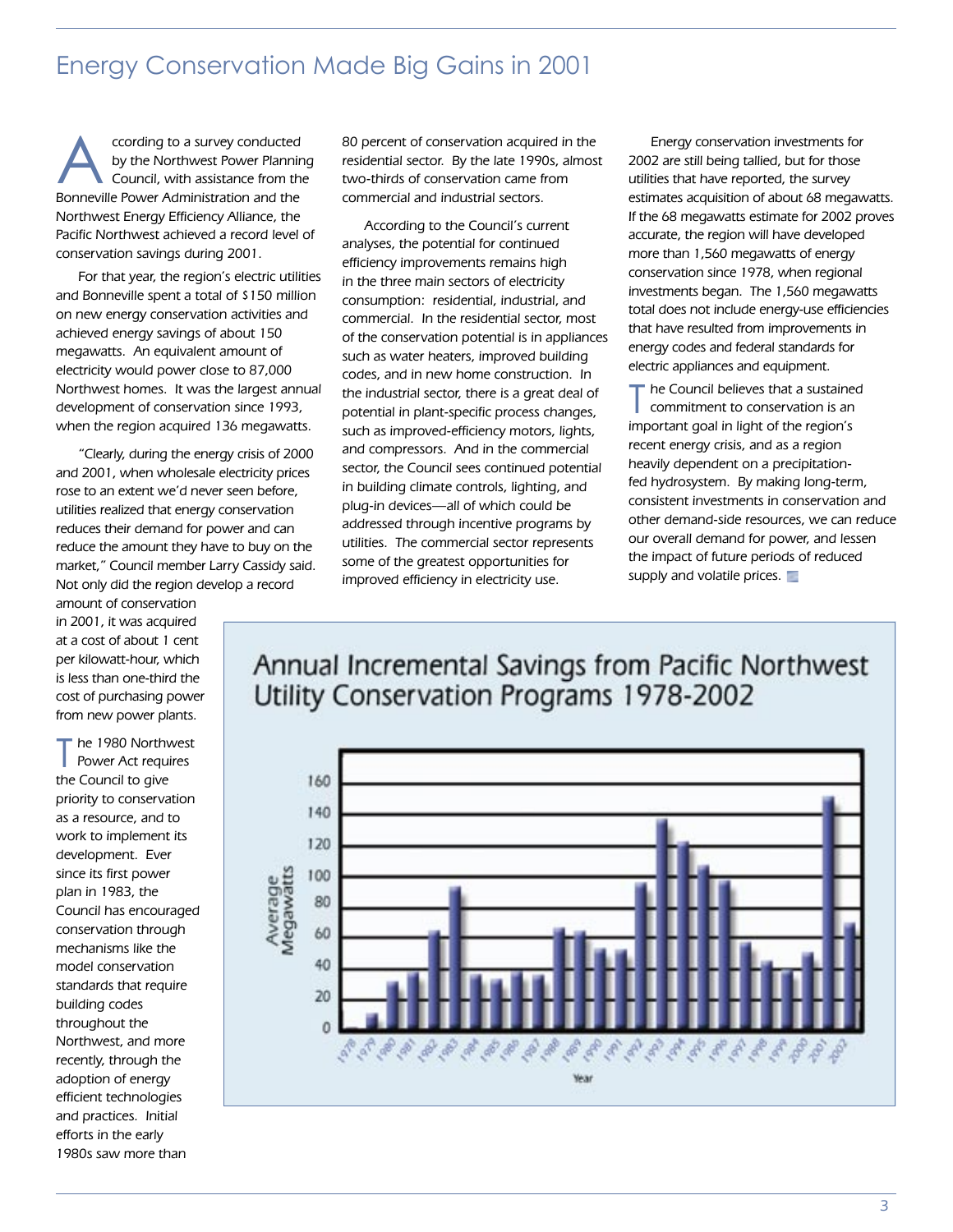### Council Makes Recommendations on Bonneville's Future

In 2002, Northwest utilities, public interest groups and the Power Planning Council developed proposals to change the role of the Bonneville Power Administration n 2002, Northwest utilities, public interest groups and the Power Planning Council developed proposals to change the in regional power supply after 2006, when the current five-year rate period expires.

The proposals responded to two key issues — Bonneville's purchases of wholesale power to meet the demand of its customers and the future of the aluminum industry in the Northwest. Currently, Bonneville is obligated by contracts to sell more power than can be generated by the Federal Columbia River Power System. During the energy crisis of 2001, Bonneville spent more than \$2 billion on power purchases — about 20 times the normal amount. Those extraordinary expenditures continue to adversely affect Bonneville's financial condition.

Bonneville is reviewing the proposals and will offer its own proposal this summer.

Here are some of the key points of the Council's proposal:

#### Power Sales Contracts

• Bonneville should sell the majority of its power through "slice-of-the system" contracts in which customers who wish to participate would receive a share, or "slice," of the federal system output and would be responsible for making up any shortfalls. As well, if a utility's share yields more power than the utility needs, the utility would be free to sell the excess. Bonneville would still offer its traditional full-requirements contracts to those customers that want them. Slice contracts would 1) ensure clear responsibility for meeting electricity load growth; 2) lessen Bonneville's impacts on the power market; and 3) also reduce

Bonneville is considering proposals to change its role in power supply after 2006 and will offer its own proposal later this year.

Bonneville's financial risk by reducing its market exposure. However, adequate steps should be taken to assure the ability of slice customers to handle risks of the variable hydropower system and the volatile power market. As well, Bonneville should continue to offer its traditional, full-requirements contracts to customers that want them, with the understanding that these customers will pay the cost of new resources if Bonneville has to buy power on their behalf.

#### Direct-service Industries

• Bonneville should supply 600 megawatts to the aluminum industry. The companies would be responsible for acquiring any additional power. The load should be interruptible, and compensation should be provided to aluminum workers when the smelter load is interrupted. The Council does not favor 20-year power contracts for the DSIs. Instead, the decision to operate should be left to individual companies based on power prices and the world aluminum market.

#### Energy Conservation

• Any proposal to change Bonneville's future role must include a realistic approach to accomplishing the goal in the Northwest Power Act that Bonneville acquire all cost-effective conservation to meet future demand for power. Bonneville should rely on the Council's planning process to identify conservation potential, provide increased and stabilized funding for conservation, use proven conservation delivery mechanisms, and reinforce the region's ability to identify and analyze conservation techniques.

#### Renewable resources

• The Council supports some level of investment in above-market cost renewable resources in the future, provided the investments are supported by analysis that shows benefits to the region by doing so. The Council does not support meeting all of the region's future load growth with these resources.

#### Fish and Wildlife

• The Council believes there should be no impact on the Council's Columbia River Basin Fish and Wildlife Program, regardless of any change in Bonneville's role in the regional power supply. The program is funded by Bonneville. The Council also assumes that the dynamics of fish and wildlife decision making will change as the number of slice customers increases because more customers will perceive they have a direct stake in the outcome of those expenditures, but that the responsibility for decisions will remain with the federal agencies.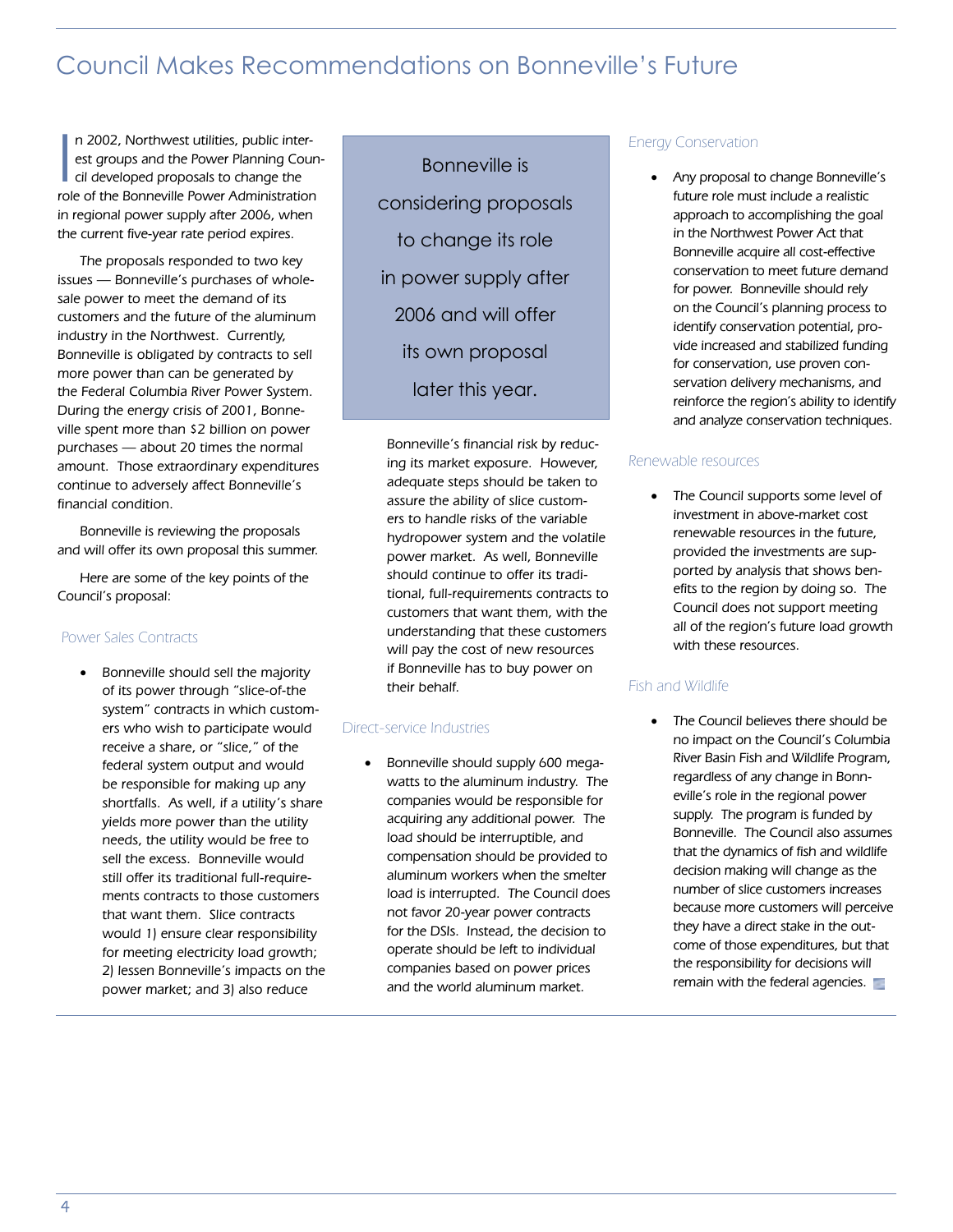### Short-Term Power Supply is Adequate; Avoiding an Energy Crisis Repeat is Region's Challenge for the Future (continued from front page)

Ironically, the Northwest was in a somewhat similar situation three years ago, in the winter of 2000/2001, when drought and California's dysfunctional electricity market prompted a West Coast crisis that pushed wholesale prices to 10 and 20 times normal. What's different today is that the electricity supply is much improved as the result of a rapid response by power plant developers to the high prices.

C ince January 2000 approximately 450 megawatts of wind power, 2,600 megawatts of natural gas-fired power plants, and 200 megawatts of energy conservation have been added to the Northwest power supply. Collectively, that 3,250 megawatts is enough to supply more than 2.5 million homes. Construction has been suspended on three other plants totaling almost 1,200 megawatts, but these could be completed relatively quickly when needed.

Wholesale prices are lower today, primarily as a result of the increased supply, but also because the region's demand for power remains below pre-2000 levels, particularly among heavy industries such as aluminum plants. Despite reduced demand and low wholesale prices, consumers continue to pay for the high wholesale prices of 2001 through rate increases that were imposed by utilities and Bonneville in response to their exposure to the high market prices.

The challenge today is to prepare for the next time the region finds its major source of electricity — hydropower — diminished by the variability of weather. As well, the region's utilities need to ensure that the supply of power from other sources, both generation and conservation, remains adequate even in the face of low market prices that discourage new investments. To that end, in January the Council convened a meeting of Northwest utilities and utility regulators to begin discussing how to ensure a reliable, affordable and adequate power supply in the future.

"The experiences of 2000 and 2001 are still fresh in our minds," said Dick Watson, director of the Council's Power Division, in opening the January 27 meeting in Portland. "Unusual runoff in 2000, followed by the drought of 2001, set the stage for problems. California contributed, but overall we were not ready to handle the problems. Prices stimulated a surge in investment, and as a result our reserve margin is much healthier today. But that investment now has dropped off. Most of us think we don't

have an adequacy problem for the next two years, but these conditions are precisely the ones that led to the 2000 and 2001 experience. So we have an opportunity to address these issues."

I atson said the Council is studying how to provide incentives for new power resource development in a wholesale power market dominated by price competition. He said a related issue is the resurgence of interest by utilities and state utility regulators in integrated resource planning. The Council will address these issues, and others related to ensuring a reliable, affordable power supply in the future, in the next version of its Northwest Power Plan. The Council updates the plan every five years and expects to complete the latest revision this summer.





#### $\sim$  5  $\sim$  5  $\sim$  5  $\sim$  5  $\sim$  5  $\sim$  5  $\sim$  5  $\sim$  5  $\sim$  5  $\sim$  5  $\sim$  5  $\sim$  5  $\sim$  5  $\sim$  5  $\sim$  5  $\sim$  5  $\sim$  5  $\sim$  5  $\sim$  5  $\sim$  5  $\sim$  5  $\sim$  5  $\sim$  5  $\sim$  5  $\sim$  5  $\sim$  5  $\sim$  5  $\sim$  5  $\sim$  5  $\sim$  5  $\sim$  5  $\sim$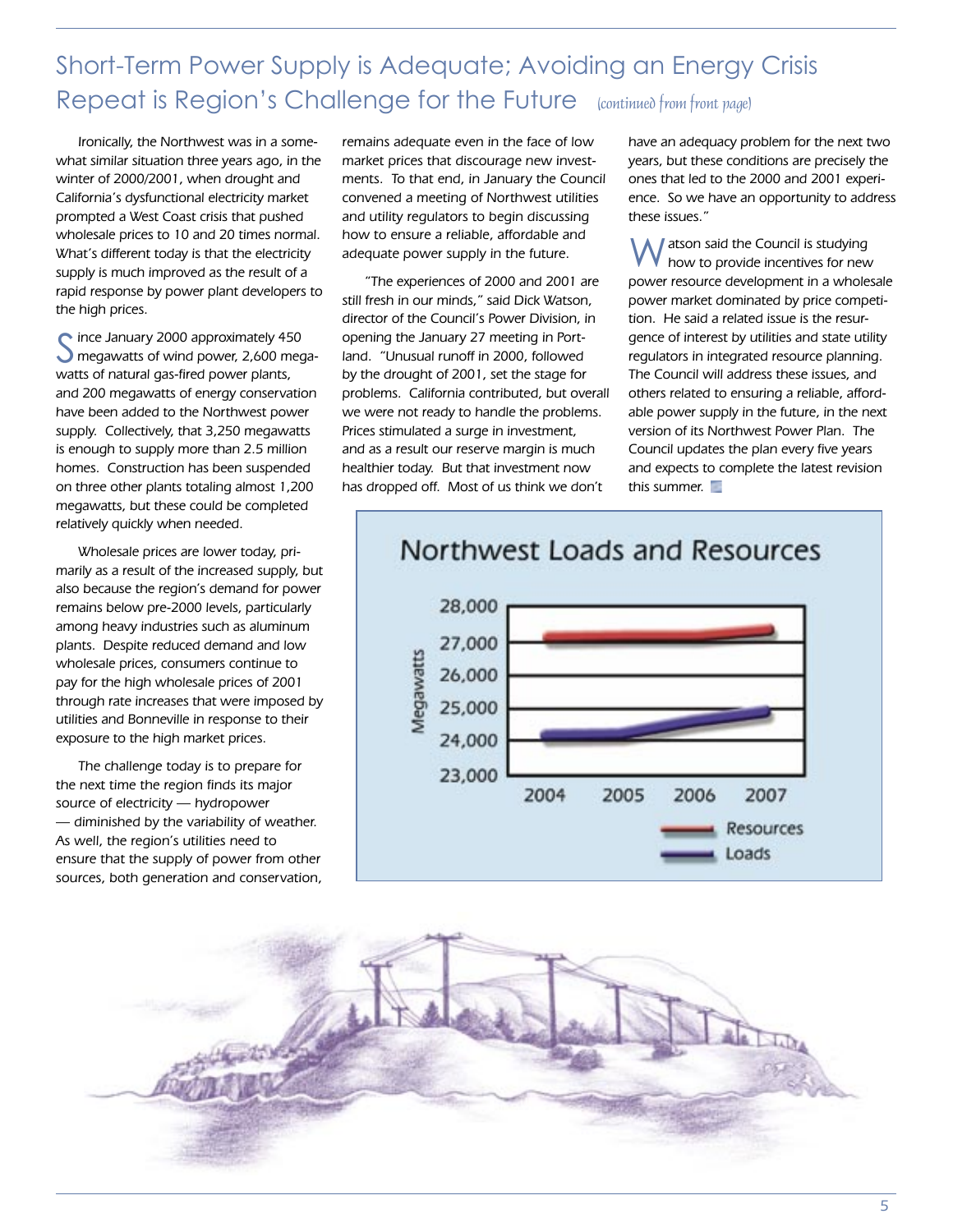### Amendments to Fish and Wildlife Program Propose to Change River and Dam Operations (continued from front page)

amendments and sought public comment on them through February 7 of this year. More than 170 comments were received. Following a review of the comments and after making any changes in response to them, the Council planned to vote on a final version of the amendments in March.

Here is a synopsis of the key recommendations in the draft amendments:

#### Juvenile and Adult Fish Passage:

- Accept juvenile fish transportation as a transitional strategy and endorse the "spread-the-risk" strategy (barging fish when inriver migration conditions are poor, leaving them in the river to migrate when conditions are good).
- Continue to study fish transportation and evaluate the survival benefits of transportation from McNary Dam, and also study delayed mortality of transported fish.
- Support ongoing tests of surface bypass systems.
- Improve overall effectiveness of adult fish passage.

#### Spill:

- Accept spill as an effective inriver passage route.
- Accept specific survival rates in the 2000 NOAA Fisheries Biological Opinion for inriver passage of juvenile salmon and steelhead at each dam. Adopt these as interim rates for non-listed species.
- Manage spill according to the most biologically effective level at each dam.
- Evaluate costs and effectiveness of spillway passage at each dam.

• Consult with agencies, tribes and the Independent Scientific Advisory Board, which advises both NOAA Fisheries and the Council, to determine optimal passage strategies, including the most biologically effective level of spill at the lowest cost, for each dam.

The Council believes these changes would benefit resident fish while not adversely impacting salmon and steelhead.

#### Water Management:

- Balance the needs of anadromous species with those of resident fish species, and the needs of migrating fish with those of spawning and rearing fish.
- Reject the spring and summer flow targets in the NOAA Fisheries 2000 Biological Opinion due to lack of evidence that they are related to survival within the range of the agency's control, given reservoir and other hydrosystem constraints.
- Protect habitat conditions for salmon spawning and rearing in the Hanford Reach area of the Columbia River, on an equal basis as managing water to support the migration of Endangered Species Act-listed species.

#### River Operations:

- As a policy, balance upriver and downriver hydrosystem operations to benefit species basinwide.
- Spring river operations:

– Refill upriver storage reservoirs by the end of June; eliminate April 10 refill requirement in the NOAA Fisheries Biological Opinion. This would reduce flows no more than 2.34 percent at McNary Dam and no more than 0.35 percent at Lower Granite Dam.

Summer river operations:

– Limit drawdowns at Hungry Horse and Libby reservoirs to 10 feet (except in drought years) and release the water over three months – July through September — compared to 20-foot drafts and twomonth water releases stipulated in the NOAA Fisheries Biological Opinion. This would result in a 10 percent flow reduction at McNary Dam in July and August and a 20 percent increase in September, compared to flows under the Biological Opinion.

– Release water from Dworshak Reservoir in September for temperature control and flow augmentation in the lower Snake River.

– Fill Lake Roosevelt to elevation 1,290 feet (full pool) by the end of June, and then draft evenly to elevation 1,283 feet by the end of August. Hold at 1,283 feet from September through December to maximize water retention times in the reservoir and protect kokanee access and spawning in the tributaries and shoreline.

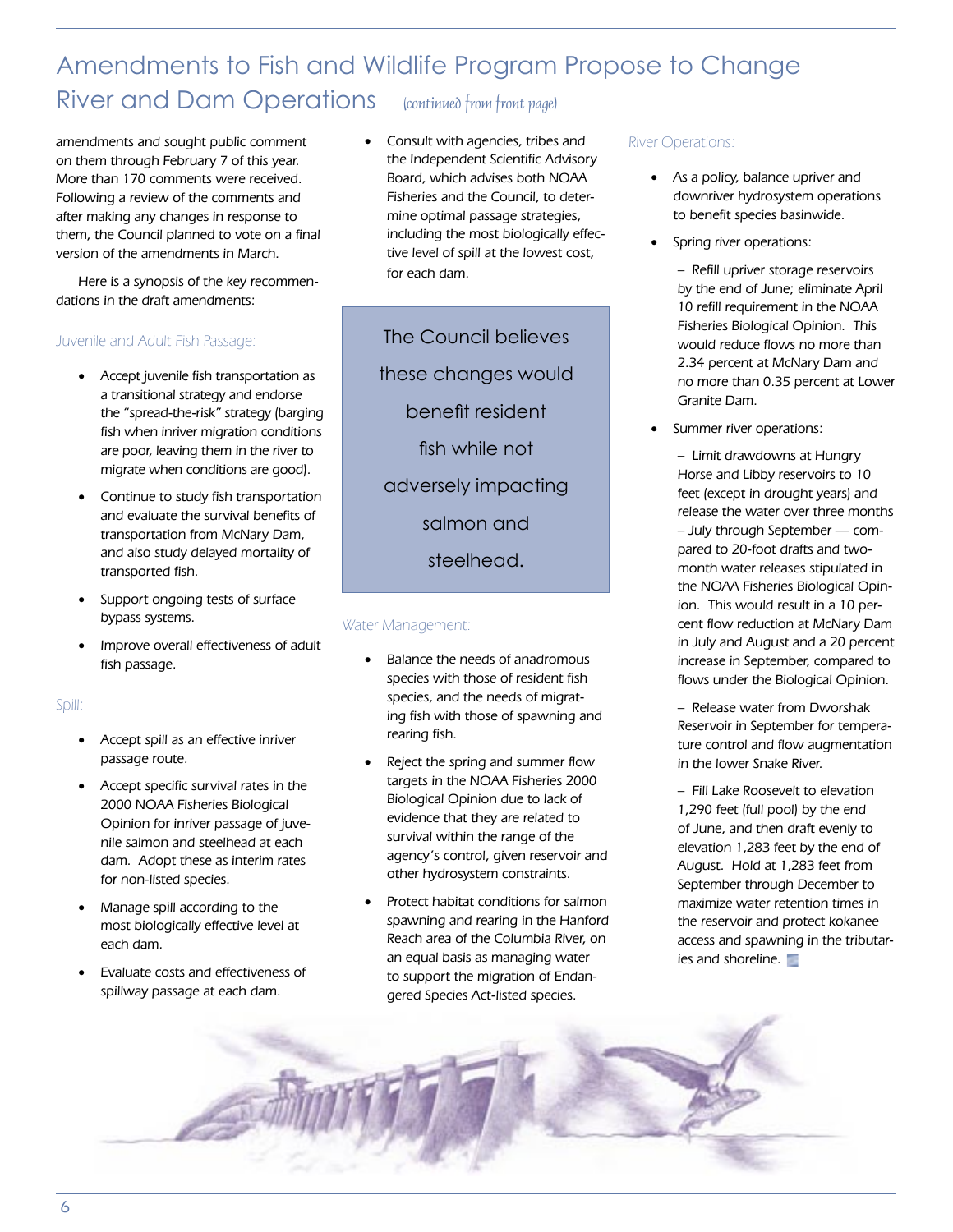# Success Stories  $-\mathrm{T}/e$  Hood River

### The Hood River Fish Habitat Project

**he Hood River Fish Habitat Project is** part of a cooperative effort to improve habitat conditions for fish in the Hood River subbasin. It is implemented jointly by the Confederated Tribes of the Warm Springs Reservation of Oregon and the Oregon Department of Fish and Wildlife. T

The Hood River subbasin is located on the northern border in the central part of the state. The area supports a wide range of land uses such as orchard farms, pastures, forest, as well as growing residential development. At the same time, many streams within the subbasin are designated as essential habitat for steelhead trout, listed as a threatened species under the Endangered Species Act. Besides steelhead, coho salmon and resident trout are also targeted stocks of fish that would benefit from the project.

Some of the conditions identified as limiting fish production in the subbasin include the lack of instream habitat to support historic population levels of anadromous fish; degraded water quality, including a higher than preferred range in temperature in summer and early fall; low summer/fall instream flows; and increased sediment and turbidity. And at the top of the list is fish passage. "There are three major irrigation districts in the Hood River subbasin, and adult and juvenile passage is the number one problem for these fish," according to Mick Jennings the program's manager. Passage barriers affect fish both upstream and downstream. The upstream migration of salmon, steelhead, and resident trout is blocked or impeded at numerous locations by diversion dams and other structures, preventing fish from reaching their historic spawning and rearing areas. Downstream migrating salmon become diverted into irrigation canals and ditches because of the lack of screens, or inadequately screened water diversions.

 $\mathcal S$  ince 1999, the program has completed a number of projects to address these a number of projects to address these limiting factors, including: the construction of a diversion and screen at the Phoenix Pharms recreational fish facility, that



"There are three major irrigation districts in the Hood River subbasin, and adult and juvenile passage is the number one problem for these fish."

#### *Mick Jennings, program manager*

replaces and modifies several culverts to meet both upstream and downstream passage requirements; and an ongoing fencing project that will fence stream riparian from livestock. Thus far, several miles have been completed, including a wetland area. The fencing will enhance water quality, stabilize streambanks, and reduce sediment from bank erosion. The Hood River Watershed Group and Soil and Water Conservation

District will plant native woody species to speed the recovery of newly fenced riparian areas, and develop and implement a volunteer-based water quality monitoring plan, assisted by the Department of Environmental Quality. They will also promote best management practices to agricultural and residential landowners.

Perhaps most important was the construction and installation of a new fish screen and bypass system on the mainstem Hood River. The Farmers Irrigation District Fish Screen Replacement Project replaced two obsolete and non-compliant screens with a system that meets or exceeds state and federal fish protection standards. This summer, work will begin to replace insufficient culverts with structures that will enable fish to pass year-round on Evans Creek and Baldwin Creek.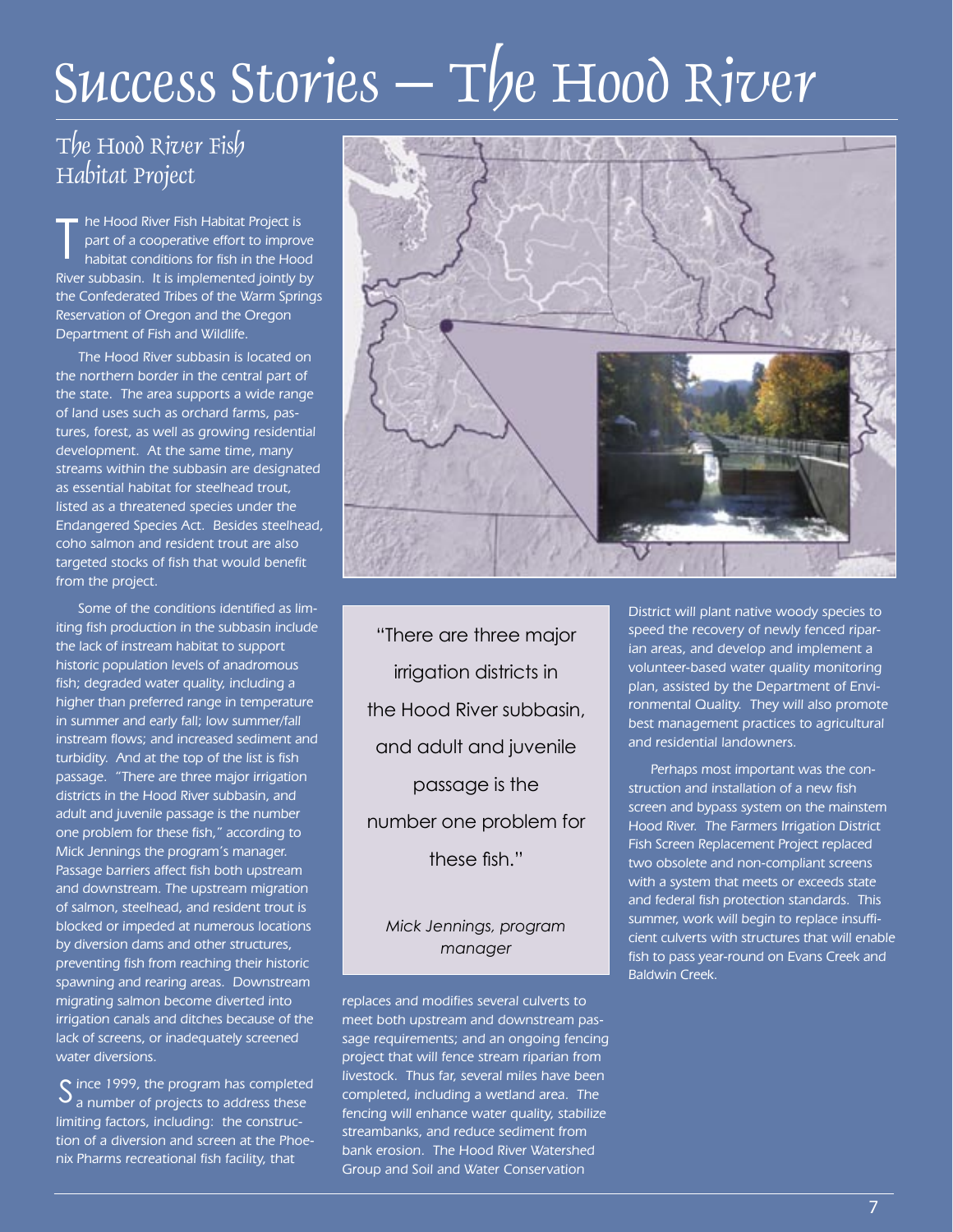### Council Changes Name to Emphasize Conservation

In January, the Northwest Power Plan-<br>
ining Council voted to change its name<br>
to the Northwest Power and Conserva-<br>
tion Council to emphasize the conservation n January, the Northwest Power Planning Council voted to change its name to the Northwest Power and Conservaaspect of its energy and fish and wildlife responsibilities. The timetable for implementing the name change is still under consideration, and for the time being the Council will continue to operate under its existing name.

"The old name didn't depict what we do or what we are about," then Chairman Larry Cassidy said.

"The old name didn't depict what we do or what we are about."

*Larry Cassidy, Council Member*

The 1980 Power Act is the federal law that authorized the four Northwest states to create the Council. In the Act, the legal name of the agency is "Pacific Northwest Electric Power Planning and Conservation Council." While "conservation" in the Power Act specifically refers to energy conservation, the concept of conserving natural resources is embodied in the Council's Columbia River Basin Fish and Wildlife Program in terms of enhancing, or conserving, fish and wildlife of the Columbia River Basin that have been affected by hydropower dams.

### Artificial Production Update The Council Completes the First Round of Workshops

The Northwest Power Planning<br>Council's review of artificial produc-<br>tion facilities and programs in the<br>Columbia River Basin is mid-way through its he Northwest Power Planning Council's review of artificial production facilities and programs in the process, having completed the first round of workshops to engage the basin's hatchery operators, habitat managers, and harvest managers in the effort to gather information on their work. About 80 percent of the data has been acquired, and the process continues collecting information from agencies and managers.

The Artificial Production Review and Evaluation (APRE) is evaluating the purposes of anadromous and resident fish programs in the basin with the goal of improving their operations. The review is the next phase of the Council's 1999 Artificial Production Review, a report that outlined recommendations to reform hatchery practices.

An initial set of reports is scheduled to come out in May 2003 and will include information about the purposes and objectives of about 250 hatchery programs for both anadromous and resident fish. The reports will also have information on their operations, as well as a benefit/risk analysis for each program and comments by managers. The review has been working in collaboration with NOAA Fisheries in its development of draft Hatchery and Genetic Management Plans, and expects to complete 120 draft HGMPs that will be used by NOAA Fisheries and the

The Artificial Production Review and Evaluation is evaluating the purposes of anadromous and resident fish programs in the basin with the goal of improving their operations.

U.S. Fish and Wildlife Service to assess the effects of artificial production programs on listed species.

Assessing their progress, Project Manager Bruce Suzumoto says "We're moving ahead pretty well, and we've had good cooperation from the agencies and tribes involved." Noting the important role the information will play in directing fish and wildlife funding to projects throughout the basin, Suzumoto adds, "We want to work with the subbasin planning process to make it a useful document for subbasin planners."

A final report, with findings and conclusions about each program and provincial and basinwide summaries, is expected to be completed by the end of June 2003, with its submittal to Congress likely to occur in July.



Artificial Production Review and Evaluation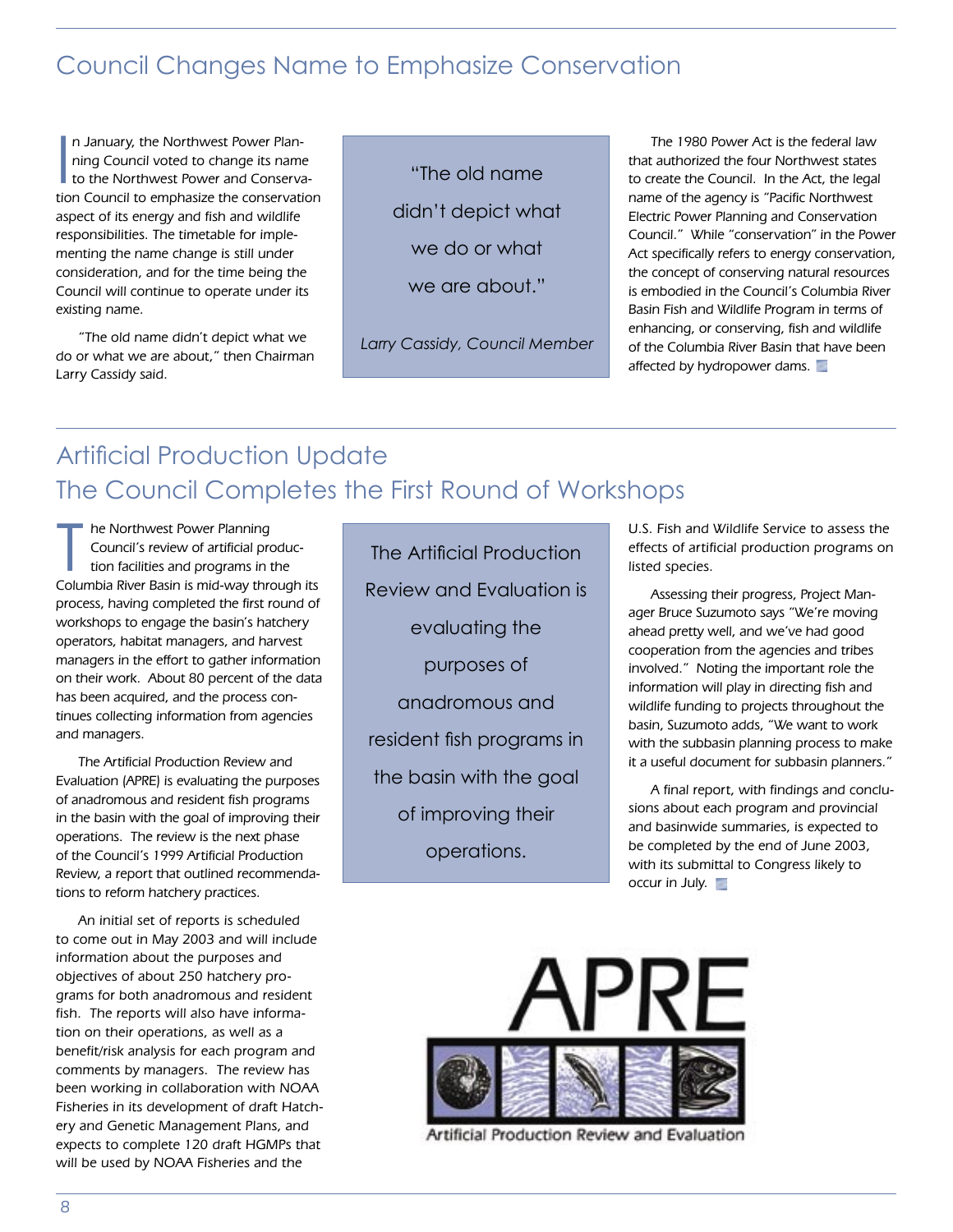### Council Decisions (continued from front page)

policy for the Northwest." According to the Council's comments, the proposal raises concerns about 1) the transfer of oversight authority from Northwest states to Washington D.C.; 2) the potential loss of transmission rights by Northwest electricity consumers; 3) the security of existing transmission contract rights; and 4) incompatibility with the characteristics and requirements of the region's coordinated hydropower system. In short, the Council commented, FERC's proposal adds an additional layer of concern and uncertainty to a wholesale electricity market that is greatly in need of stability and predictability. The Council urged FERC to reject the Standard Market Design policy as it existed in November and to work with the Northwest and other regions of the country to develop approaches that are more compatible with the region's unique characteristics.

### Fish and Wildlife Program Budget

#### December 2002

The Council agreed to help the Bonneville Power Administration manage its fish and wildlife expenditures in 2003 to \$139 million at the request of Bonneville Administrator Steve Wright. Wright set the spending cap in response to the agency's financial crisis, which resulted from high power purchase costs in 2001 and a corresponding decline in the agency's cash reserves. (See related story on page 2)

### Future of the Bonneville Power Administration

#### December 2002

The Council approved recommendations to the Bonneville Power Administration on the agency's future role in supplying power to the region, endorsing the concept of subscribing most of the output of the Federal Columbia River Power System to customers who would receive a guaranteed percentage of the system output, as opposed to a precise amount of power. This would reduce the amount of power Bonneville buys on the price-volatile wholesale market to meet its customers' demand. (See related story on page 4)

### Subbasin Planning **Contracts**

#### January 2003

The Council authorized two contracts for subbasin planning in the Intermountain Province, which includes northeastern Washington and part of northern Idaho. There are five subbasins in the province. GEI Consultants will develop the workplan for subbasin planning in

the province while the Ferry Conservation District and its subcontractors will fill specific information gaps and assist GEI in completing the technical assessment and inventory. The Council also approved contracts to complete subbasin planning for the Lower Columbia Mainstem and Columbia Estuary Subbasin; the Walla Walla Subbasin and the Umatilla/Willow Subbasin.

### Ice Harbor Dam Fish Passage

#### January 2003

The Council endorsed a proposal by the Corps of Engineers, Bonneville Power Administration, and Bureau of Reclamation to accelerate the first year of testing, design, and engineering of a removable spillway weir system at Ice Harbor Dam to improve juvenile fish passage survival, with the provision that all information collected during the pre-construction biological evaluations be thoroughly reviewed and discussed in the Regional Forum process before a decision is made to build the removable spillway weir.

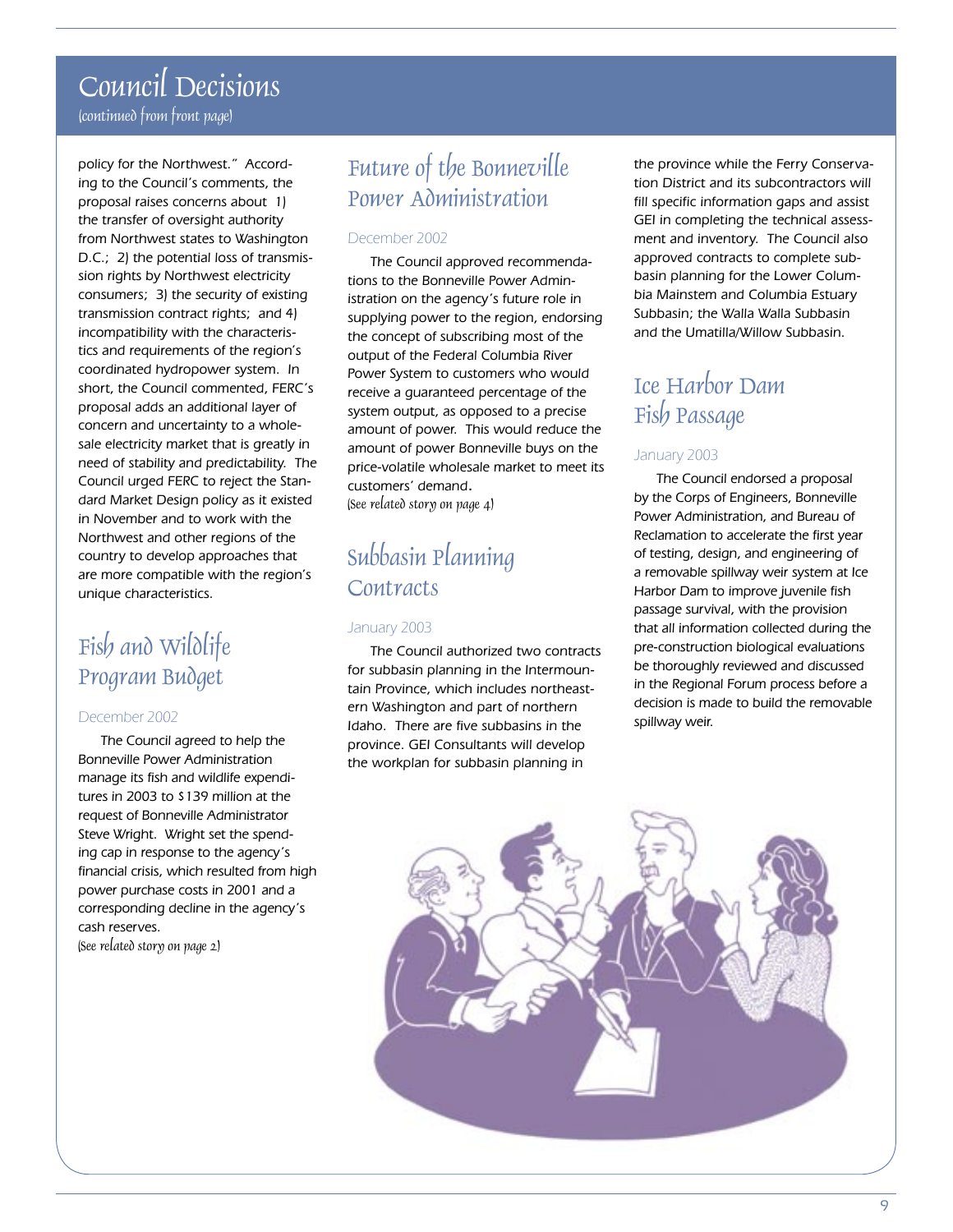### Council Elects Officers for 2003; Welcomes New Oregon Members

Judi Danielson, an Idaho member of<br>the Council from Boise, was elected<br>Council chair in January for 2003. St<br>served as the Council's vice chair in 2002. udi Danielson, an Idaho member of the Council from Boise, was elected Council chair in January for 2003. She Tom Karier of Spokane, who chaired the Council's Power Committee in 2002, was elected vice chair for 2003.

"The Council and the region face many difficult challenges in enhancing fisheries, protecting wildlife, and ensuring a viable power supply from federal hydroelectric facilities," said Danielson upon her election. "As chair, I intend to lead the Council in the spirit of fairness, cooperation, and openness as well as fiscal responsibility."

Idaho Governor Dirk Kempthorne appointed Danielson to the Council in 2001. She served three full terms in the Idaho Senate, most recently as Senate Majority Caucus Chair and Vice Chair of the Senate Resources and Environment Committee. Karier was appointed to the Council in 1998

"As chair, I intend to lead the Council in the spirit of fairness, cooperation, and openness as well as fiscal responsibility."

> *Judi Danielson Council Chair*

by Washington Governor Gary Locke. Prior to serving on the Council, Dr. Karier was an associate dean at Eastern Washington University and a professor of economics.

The Council also has two new members. Both were appointed in 2002 by then-Governor John Kitzhaber of Oregon. Gene Derfler of Salem resigned his position as president of the Oregon Senate to accept the appointment to the Council, which he joined in November. Melinda Eden of Milton-Freewater, who served on Oregon's Environmental Quality Commission for six years, joined the Council in January 2003.

Danielson appointed Idaho member Jim Kempton to head the Council's Power Committee and Montana member Ed Bartlett to chair the Council's Fish and Wildlife Committee. Each committee has four members, one from each state represented on the Council.





Judi Danielson, Council Chair Tom Karier, Council Vice Chair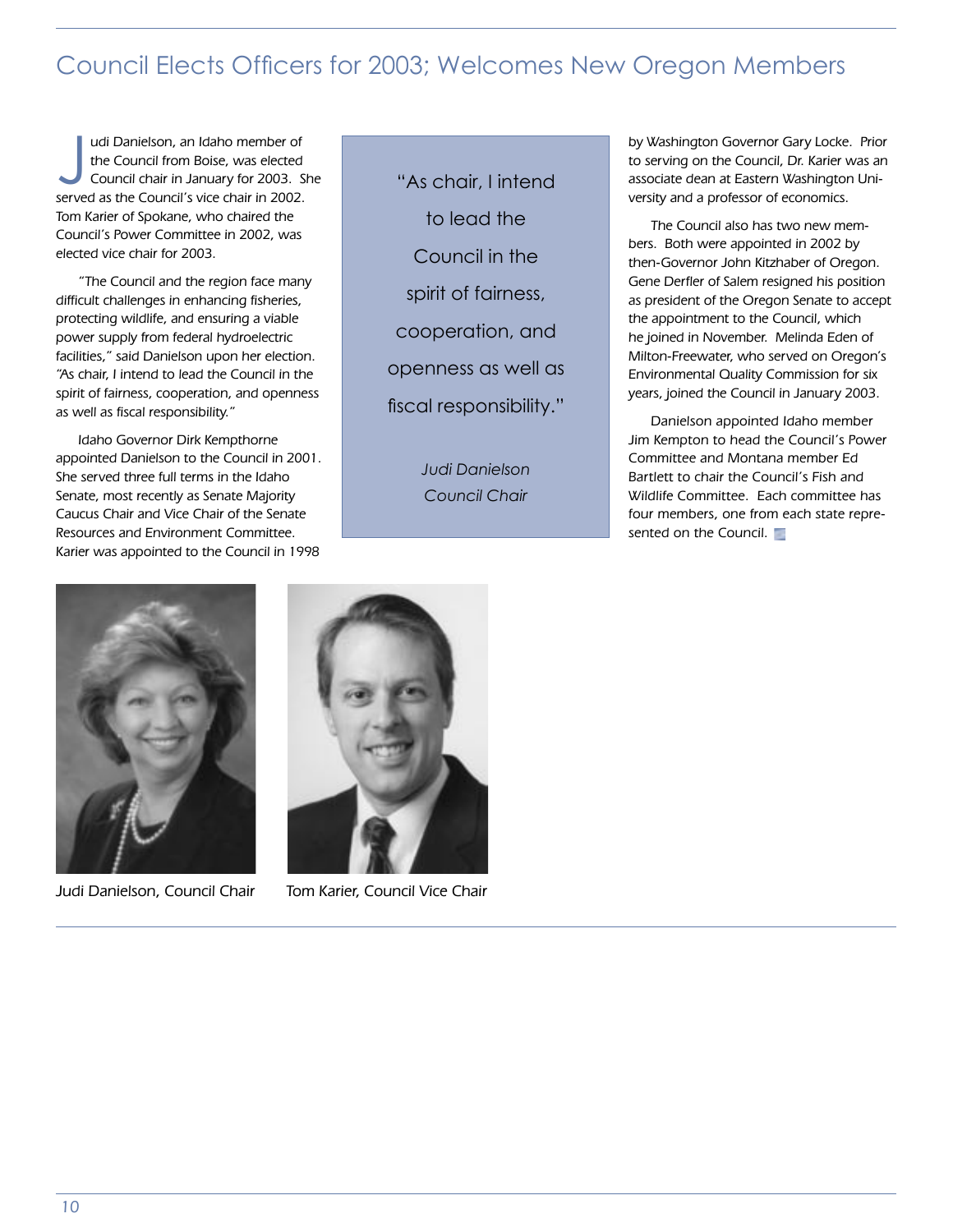### Calendar

#### Calendar of Council Meetings and Other Events

| April | 8-10   | Northwest Power Planning Council Meeting - Portland, Oregon                                                                         |
|-------|--------|-------------------------------------------------------------------------------------------------------------------------------------|
| April | 21-23  | Lake Roosevelt Forum annual conference, "Research & Action in the Upper Columbia and Lake Roosevelt,"<br>Doubletree Hotel, Spokane. |
| May   | 6-7    | Northwest Power Planning Council Meeting — Walla Walla, Washington                                                                  |
| June  | $-3-4$ | Hydropower and Fish Survival Tools: A Forum on Better Results - Wenatchee, WA, contact Amie Thorson,<br>Chelan PUD, 509-663-8121.   |

### Winter Subbasin Planning Update

he Northwest Power Planning Council's subbasin planning process reached a milestone in November with the first subbasin plan submitted to the Council by the Clearwater River subbasin. T

In subbasin planning, local groups are formed within a particular geographic area—with participation from a broad range of entities—to develop plans that help identify and prioritize the greatest needs for fish and wildlife recovery within a watershed.

The Clearwater plan was developed by the Clearwater Policy Advisory Committee, which includes representatives of Idaho County, Potlatch Corporation, Nez Perce National Forest, the Nez

Perce Tribe, U.S. Fish and Wildlife Service, Idaho Department of Environmental Quality, Idaho Department of Fish and Game, Idaho Department of Lands, Idaho Association of Conservation Districts, Clearwater National Forest, and NOAA Fisheries. The Independent Science Review Panel is expected to complete their report sometime in early February. Eventually, after the Council's own review and public comment process, the plan will be adopted into the Council's Columbia River Basin Fish and Wildlife Program.

ontinuing efforts to coordinate subbasin planning with the work of its regional partners, Council staff is currently reviewing a draft letter by the U.S. Fish and Wildlife Service that is expected to clarify its relationship to subbasin planning, and how the service views its participation in the process. And in a recent meeting with Council staff in January, federal and state agency representatives, including NOAA Fisheries' Regional Administrator Bob Lohn, expressed their strong endorsement of subbasin planning, and their belief that the process will lead to plans that can have tremendous relevance and impact for Endangered Species Act purposes.

The subbasin planning schedule now requires that all plans be submitted by May 2004. Other schedule changes include the completion of the Independent Science Review Panel's report prior to a plan's submittal so groups will have an opportunity to respond to any comments by the ISRP before submitting their plan.

### Subbasins with Approved Workplans

#### Idaho

**Clearwater** Coeur d'Alene Kootenai Pend Oreille Spokane

#### Montana

Flathead Kootenai

#### **Oregon**

Columbia Estuary Columbia Gorge

**Deschutes** Hood Imnaha Lower Columbia Mainstem Lower Snake Mainstem Umatilla Walla Walla

### **Washington**

Asotin Columbia Estuary Columbia Gorge Cowlitz Elochman

Grays Kalama Lewis Little White Salmon Lower Columbia Mainstem Lower Snake Mainstem Pend Oreille San Poil Spokane Tucannon Upper Columbia Mainstem Walla Walla **Washougal** Wind